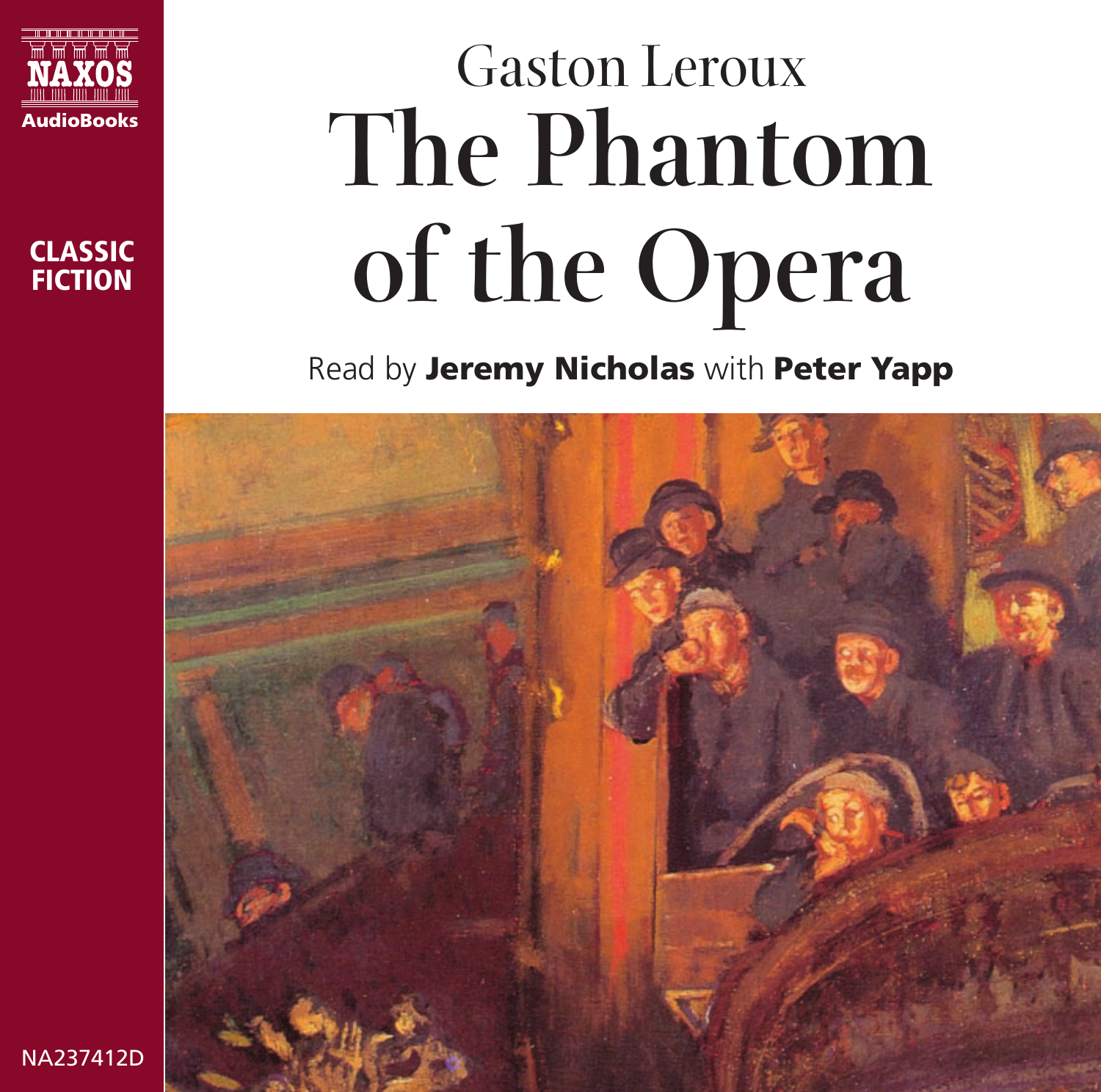|                                       | 7:10             |
|---------------------------------------|------------------|
| [2] The new Margarita                 | 10:31            |
| $\boxed{3}$<br>The Mysterious Reason  | 9:45             |
| Box 5                                 | 6:51             |
| The Enchanted Violin                  | 17:20            |
| 6 <br>A Visit to Box 5                | 0:54             |
| $\sqrt{7}$<br>Faust and What Happened | 12:04            |
| 의 Visit to Mme. Valerius              | 4:58             |
| At the Masked Ball                    | 9:52             |
| Above the Trap Doors                  | 3:15             |
| Apollo's Lyre                         | 15:04            |
| 12 A Master-Stroke of the Trap Door   | 7:32             |
| 13 Christine Christine                | 2:36             |
| 14<br>The Viscount and the Persian    | 3:50             |
| II In the Cellars of the Opera        | 7:08             |
| In the Torture Chamber                | 4:38             |
| 17<br>The Tortures Begin              | 3:57             |
| Barrels!Barrels!                      | 6:54             |
| The Scorpion or the Grasshopper       | 9:44             |
| The End of the Ghost's Love           | 10:57            |
| Epilogue                              | 3:53             |
| 1                                     | Is it The Ghost? |

#### **Total time: 2:38:57**

<u> 1989 - Johann Barn, mars ann an t-Amhair an t-A</u>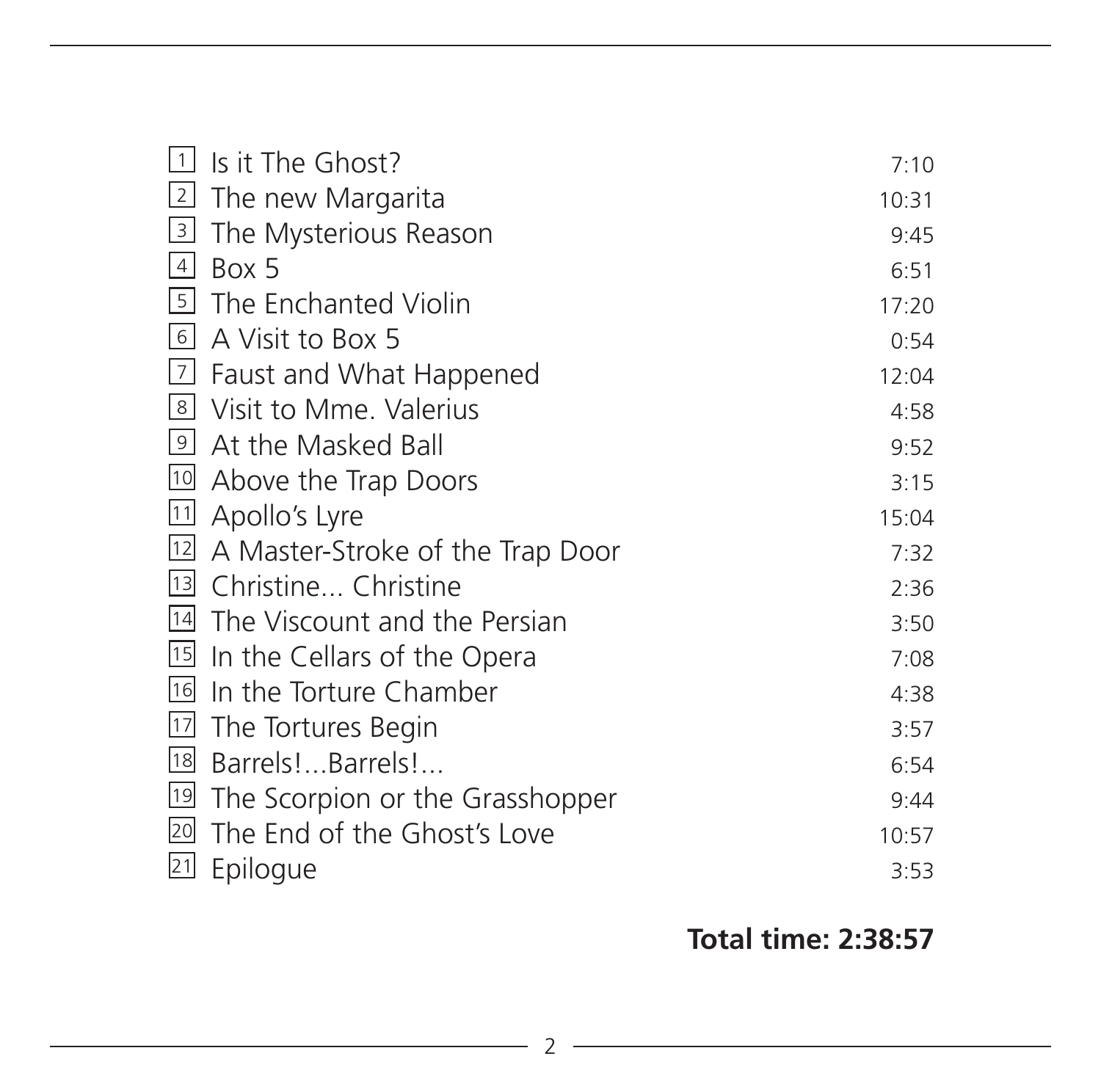### Gaston Leroux **The Phantom of the Opera**

Most people have heard of *The Phantom of the Opera*, probably associating it with Andrew Lloyd Webber's successful musical or perhaps the Hollywood film of 1921. How many people, however, have read the novel by the Frenchman Gaston Leroux – let alone heard it? They are missing a treat.

*The Phantom of the Opera* is a horror story which reflects all the opulence of the age. It was written in 1911 and the story is set in mid-nineteenth century Paris. Gaston Leroux, who had the dubious privilege of being born on the train between Paris and Normandy, worked first as a lawyer and then as a journalist before becoming a prolific novelist. These early experiences and love of Paris give a definite flavour to the novel.

However, it is his knowledge of and fascination with the Paris Opera House that provides the authentic backdrop to the plot. It is here that the gothic tale of horror is played out. Gaston Leroux maps out the Opera's corridors and dark passages, traces its workshops, sweeps us through the wings onto its stage, climbs with us into its roof space and then drags us down into its labyrinths.

This is an obsessive love story full of contrasts. The plush glamour of the frontof-house contrasts with the other face of the Opera – the fearsome chill of the cellars. This is replicated in the beautiful young life-affirming heroine, Christine, and her opposite, Erik, the hideous monster who belongs to the underworld. We, the audience, are absorbed and mystified: who is this grotesque man in the mask? Illusion and reality criss-cross in rapid succession. 'Is it a ghost?' the ballet girls cry. We are led to believe that it must be, but then what is real and what is not? Everything else seems so normal, but can ghosts really write letters?

The story taps our darkest thoughts and most romantic dreams. In one sense we are part of a battle between good and evil, as Christine struggles against the pull of the embittered Erik. He has a real and dangerous power, the power to teach her how to sing like an angel. She needs him, yet at what cost?

Add to these rich ingredients a couple of buffoon managers, a lovesick viscount and a wizard of a Persian who acts as a gobetween 'twixt light and dark and you have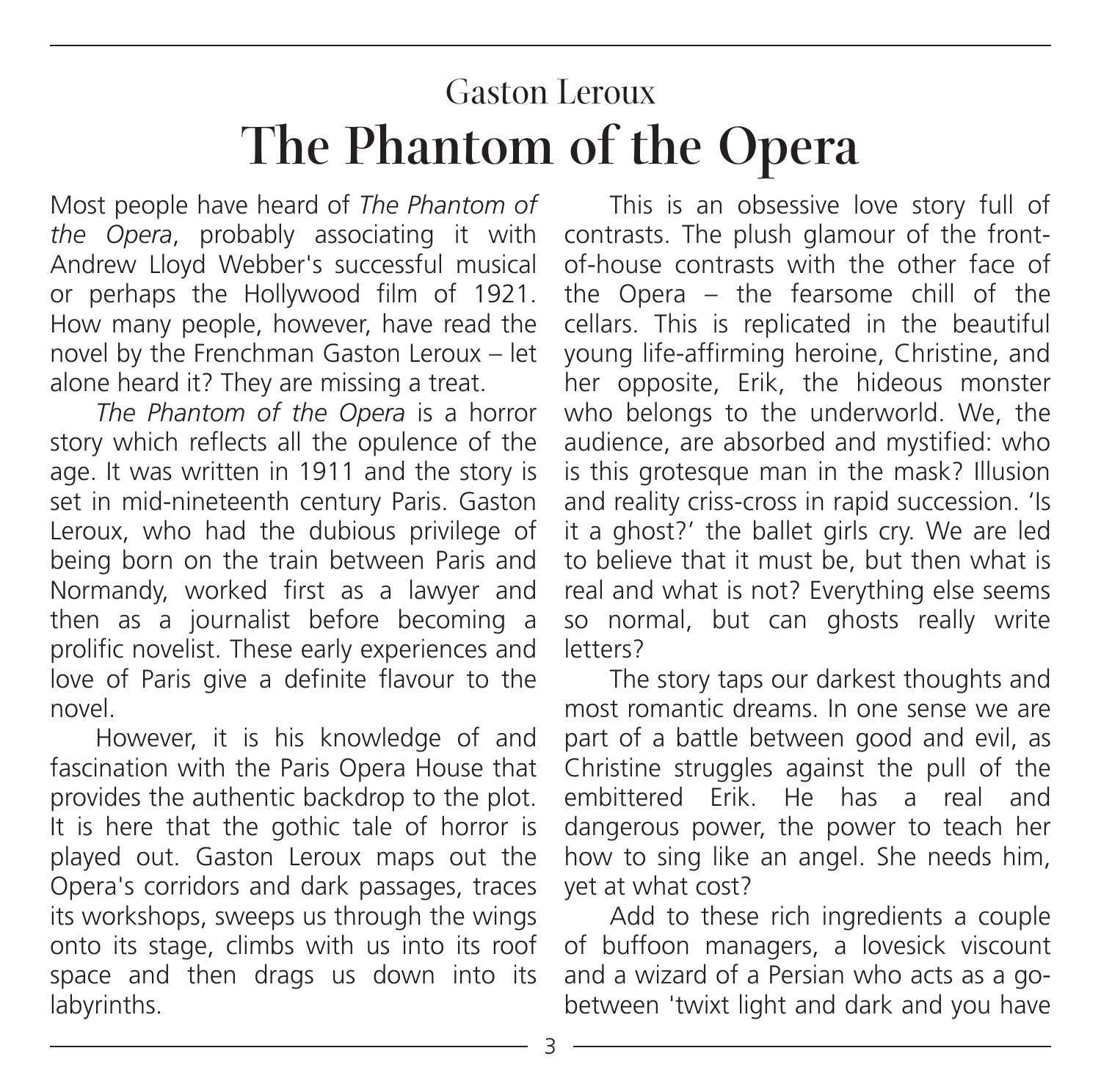an operatic plot with elements of fairy tale, pantomime and farce.

And yet there is a serious element as well. As the story progresses we learn more about the feelings of tragic Erik. We begin to feel sorry that life has delivered him such a terrible burden to bear. He is a man who needs love, whose own mother could not bring herself to look at him. This drives him to the brink of insanity. He is capable of evil deeds and we get a glimpse into the workings of a criminally deranged mind.

*The Phantom of the Opera* lends itself perfectly to audio. Its prose is elegant and musical, pleasing to the ear with its cadences and rhythms. Take a deep breath and delve into the mysteries of the Opera.

#### **Notes by Jan Fielden**

Cover picture: *Old Bedford*, By Sickert. Courtesy of The Board of Trustees of the National Museums and Galleries on Merseyside (Walker Art Gallery, Liverpool).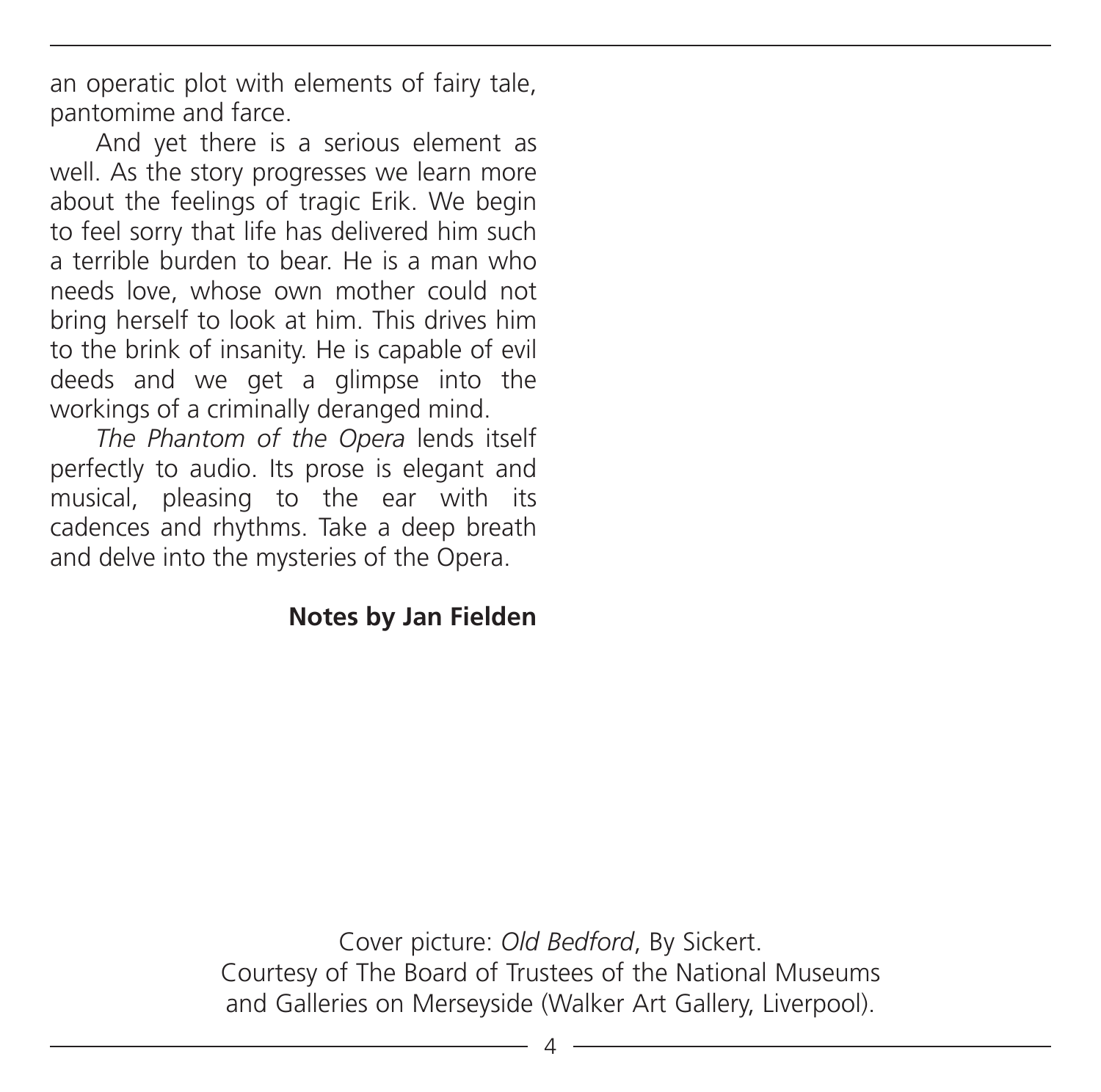#### **The music on this recording is taken from the NAXOS catalogue**

| FRENCH ORGAN MUSIC<br>Simon Lindley                                                                                   | 8.550581 |
|-----------------------------------------------------------------------------------------------------------------------|----------|
| <b>BERLIOZ HAROLD IN ITALY</b><br>San Diego Symphony Orchestra/Yoav Talmi                                             | 8.553034 |
| <b>FRANCK</b> SYMPHONY IN D MINOR/ PRELUDE,<br><b>CHORALE AND FUGUE</b><br>Royal Flanders Philharmonic/Gunter Neuhold | 8.550155 |
| ORGAN SHOWPIFCES FROM ST PAUL'S CATHEDRAL<br>Andrew Lucas, Organ                                                      | 8.550955 |
| SOPRANO ARIAS FROM ITALIAN OPERAS<br>Miriam Gauci/BRT Philharmonic Orchestra (Brussels)/Alexander Rahbari             | 8.550606 |
| <b>FAMOUS FRENCH OVERTURES</b><br>Richard Hayman, Conductor                                                           | 8.550473 |
| <b>MASSENET ORCHESTRAL SUITES</b><br>New Zealand Symphony Orchestra/Jean-Yves Ossonce                                 | 8553125  |
| <b>WEBER</b> AN INVITATION TO THE DANCE<br>Czecho-Slovak Symphony Orchestra (Bratislava)/Ondrej Lenard                | 8.554066 |

**Music programmed by Jan Fielden**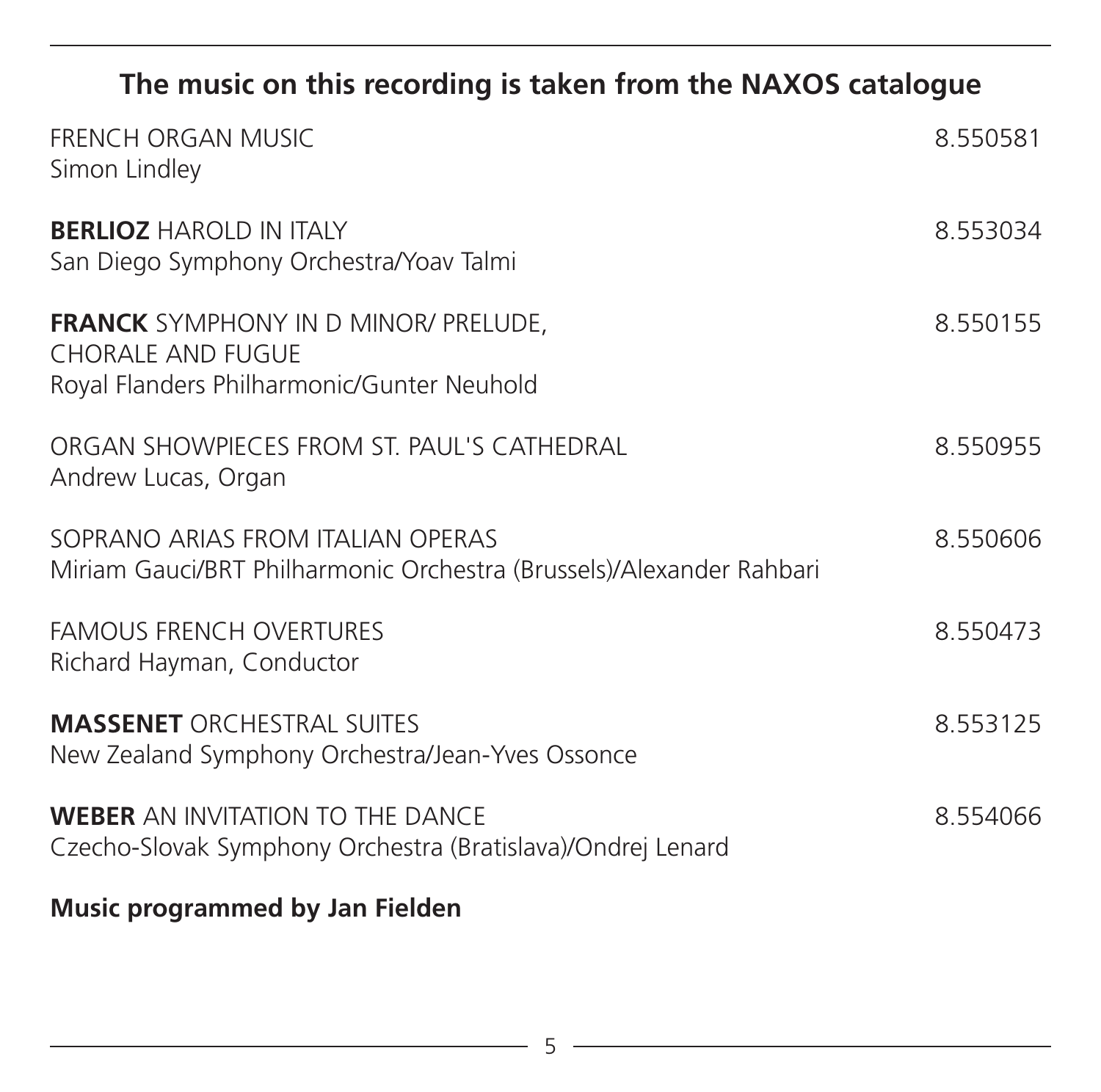

**Jeremy Nicholas** is an actor, writer, musician and Radio 3 presenter. He has presented numerous radio series, has written *The Beginner's Guide to Opera* and an album of songs called *Funny You Should Sing That*. He also reads *Composer's Letters* for Naxos AudioBooks.



**Peter Yapp** has appeared in plays and theatres across Britain and in the West End including *Rosencrantz and Guildenstern are Dead* and *The Black Prince*. His TV credits include *House of Elliot*, *Martin Chuzzlewit* and *Poirot*. He also appears on Naxos AudioBooks' *Lady Windermere's Fan* and *Dracula*.